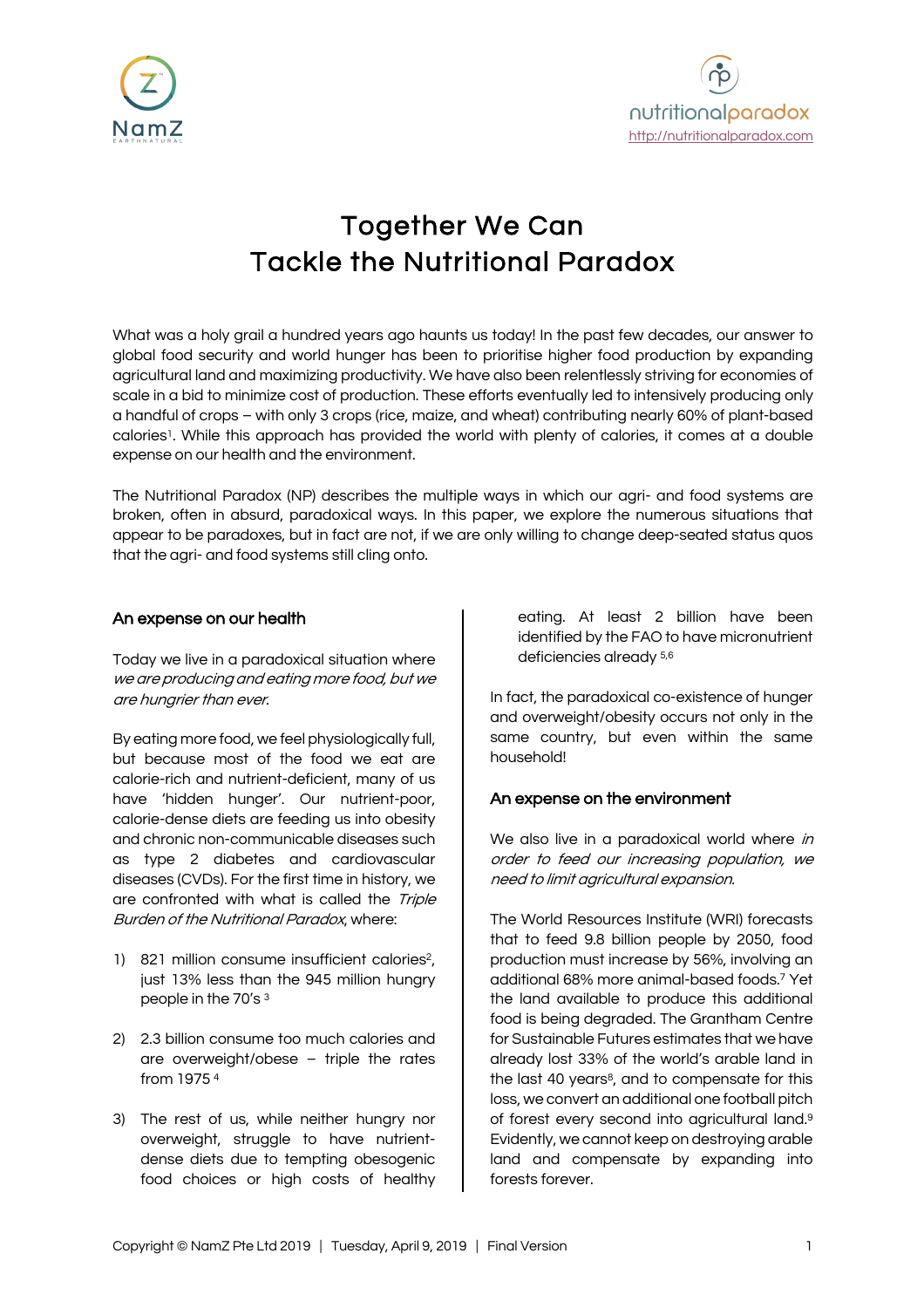



#### If we want to feed the future generations, we need to find ways to maximize existing agricultural land without expanding into new forests.

Seeing how our planet is becoming as malnourished as we are, it seems appropriate to add a fourth dimension to the triple-burden into a Quadruple-Burden of the Nutritional Paradox:

4) Intensive agriculture focused on a few crops leech the nourishment out of our land

#### Enough calories, but not nutrients

The world actually already produces enough calories to feed 10 billion people, <sup>10</sup> more than enough to feed today's global population of 7.6 billion. Unfortunately, more than 30% of the food we produce is wasted, and the food we produce are rich in calories, but not nutrients.

The forecast to increase food production by 56% by 2050 only applies if we continue to 1) prioritise livestock and biofuels, 2) waste 30% of the food we produce, and 3) consume too much food. Only 55% of food-crop calories directly nourish people, while about 36% is fed to livestock, and the remaining 9% turned into biofuels and industrial products.<sup>11</sup> A staggering 77% of our agricultural land is also used for livestock production, even though they only provide us with 17% of calories and 33% of protein.12 There is still significant inefficiency in the way we use our land for food, and there has been an increasing call to shift our diets into more plant-based ones to reduce this inefficiency.

Nonetheless, imagine for a moment that we can end world hunger by distributing food effectively and using our land efficiently. We can surely feed the world with enough calories; but the Ouadruple Burden of the Nutritional Paradox will persist! After all, our current food system has been fuelling micronutrient deficiencies despite supplying enough calories to eat for many of us.

If we continue to produce food in the same way, by 2030 an estimated 3.3 billion of the world's adult population will be overweight and obese, <sup>13</sup> almost 1 billion more people compared to today (See Fig. 1). Annually, more than 3 million people die from obesity related diseases, triple the rates of those who die from famine and malnutrition, while diabetes kills more than 1.5 million people alone. If this trend continues then the agri and food industry is going to be responsible for 4.5 million obesity related deaths annually – almost 9 people per minute!14

This is why we believe that to tackle hidden hunger and overweight and obesity, we need to introduce more nutrient density into our crops and foods.

Studies have shown how consuming nutrientdense foods was associated with reducing the risk of overeating and diet-related diseases such as diabetes.<sup>15</sup> Ideally, everyone will consume nutrient-dense foods, but our current food system makes this challenging, especially for consumers from lower income households. We can now buy 2,000 calories worth of rice for under S\$2, but can the same be said of buying a variety of nutrient-dense foods?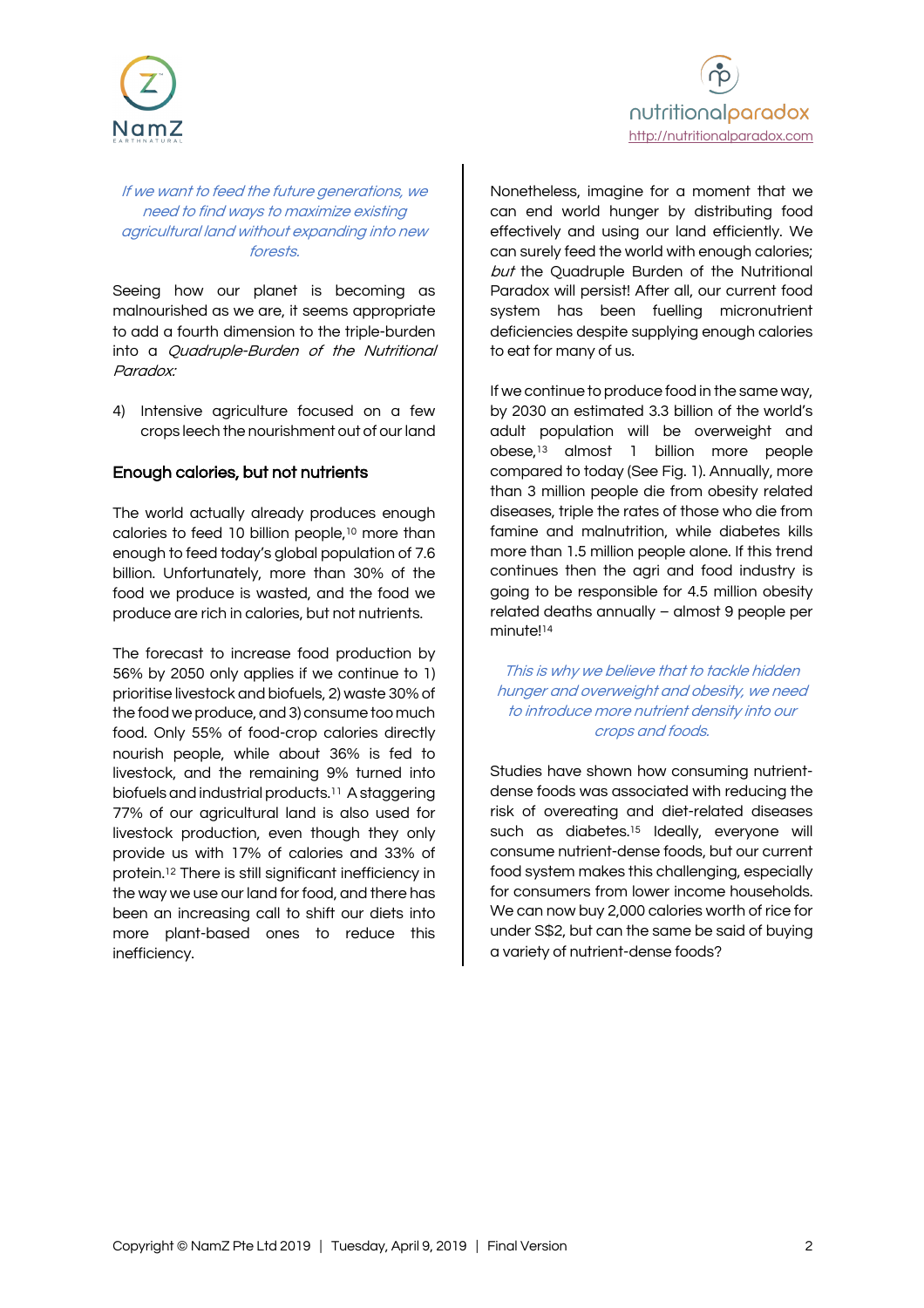





Fig. 1 Our traditional food production system attempted to solve the problem of hunger with calories, not nutrients. That created a new set of problems…and they're getting bigger.

## We cannot tackle nutrition without considering the environment

Our planet's health plays a big role in our food's nutritional quality. As such, we cannot introduce nutrient density into our diets without holistically considering the environment as well.

The United Nations (UN) identifies extreme climate variability as a key driver of food insecurity, which contributes to both overweight/obesity and hunger.4 Global CO2 concentrations have exceeded 400 ppm in 2015, probably for the first time in several million years. In 1980, it was only 340 ppm.16 The Intergovernmental Panel on Climate Change (IPCC) has set a goal of keeping global warming under 2ºC, but at the end of 2018, the UN reported that this target is in jeopardy.<sup>17</sup>

An increasing body of research has demonstrated that rising atmospheric CO2 concentrations can reduce protein, zinc, and iron concentrations in many agricultural crops.18,19,20 If these trends continue, the decreasing nutrient quality of crops could potentially adversely affect the quality of our diets.

Given the importance of the environment to our nutrition, we will need to produce more naturally nutritious foods in a sustainable way, using less of current land, water, and other resources, while minimizing our contribution to climate change.

Hope is not lost. An estimated 300,000 plants can potentially be consumed<sup>21</sup>; yet just 12 crops and 5 animals contribute 75% of our calories! <sup>22</sup> While this has led to dire consequences, it also means opportunities:

- First, current state of affairs places our food supply under serious threat from climate volatility, pests, and disease. Increasing biodiversity in our crops will ensure a more resilient food supply.
- Second, biodiversity has been proposed to be a pre-requisite for dietary diversity, which often leads to better health outcomes.23 The Dietary Reference Intakes (DRIs) have indexed a total of 14 vitamins and 15 minerals as necessary for human health, and not one single food crop can deliver all of these micronutrients at sufficient amounts to prevent nutrient deficiencies. Increasing crop biodiversity can help us meet these nutrient needs.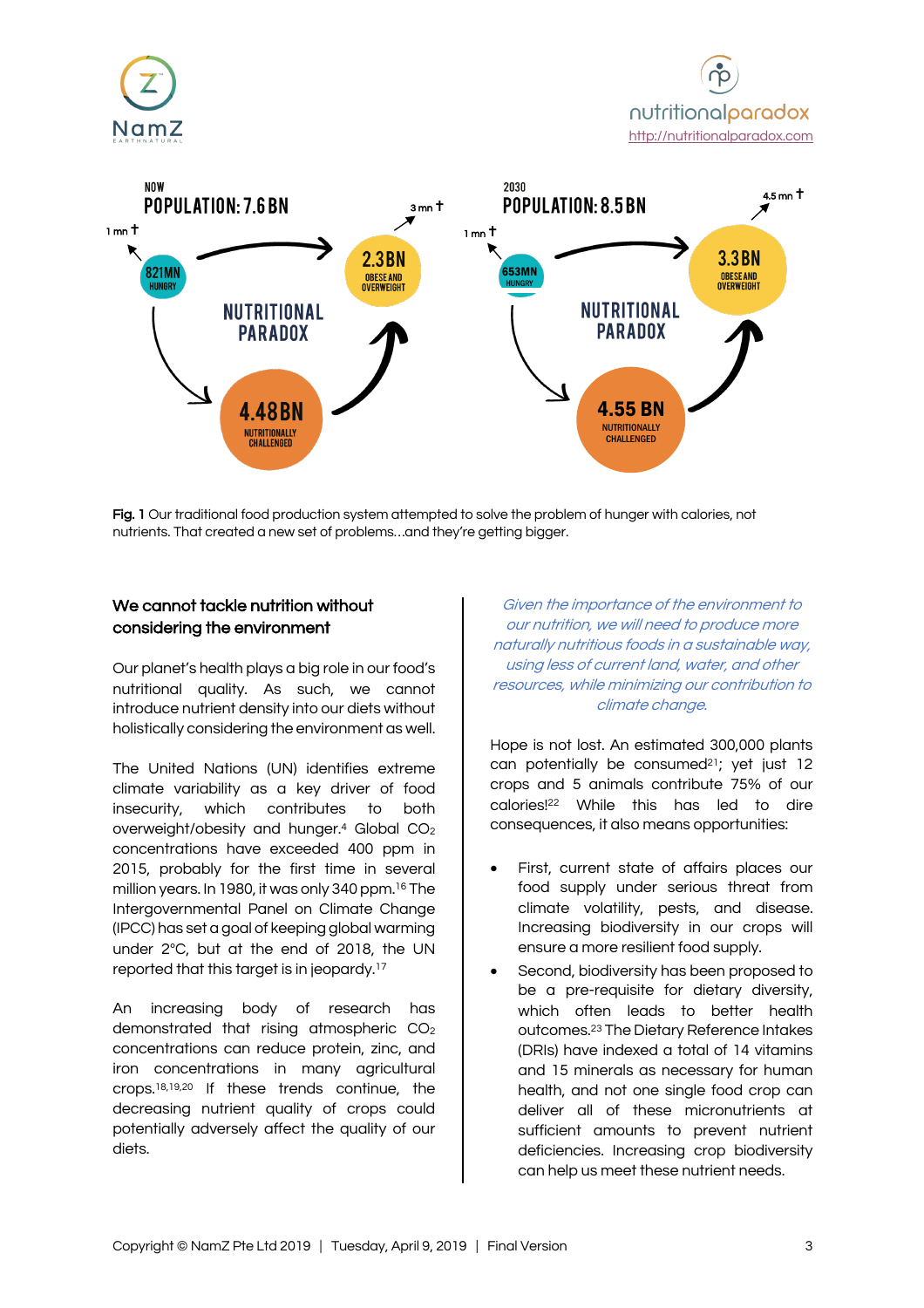



Not only do we limit the type of crops we consume, we also refine nutrients and fibre out of our raw materials to create simple and standardised food ingredients. Various organisations such as the World Health Organization (WHO), American Heart Association (AHA), and the Harvard School of Public Health are in agreement on the key qualities of a healthy diet that can effectively prevent overweight and obesity, heart disease, stroke, cancer, and type 2 diabetes. These are diets high in lean protein, fibre, and micronutrients, as well as low in saturated fat, salt, and refined sugars.24,25,26,27

Out of the thousands of plants that we neglect and underutilise for food, some species have the potential to be more environmentally sustainable while supplying us with better nutrients.28 Therefore, there is a huge opportunity to introduce more nutrients into our diet from the farm, to the factory, and all the way to our forks!

"Superfoods" has been one way to introduce new foods into people's diets, but this is an elitist approach – they are usually too expensive to be affordable for the low-income groups. The Harvard School of Public Health warns, "Superfoods are often nutritious but it's clear that the term is more useful for driving sales than it is for providing optimal nutrition recommendations. A downside of superfoods is that the title alone may cause people to focus on a few specific foods, blinding them to other equally nutritious options that aren't as hyped."29 An example of a 'superfood' gone awry is quinoa. From 2006 to 2013, the price of quinoa tripled due to high demand from the US and Europe, at the expense of Bolivians' ability to afford what used to be their staple crop, instead replacing it with cheaper imported junk food.30

It is worth noting that fortification of basic food staples has been useful in supplying micronutrients, especially for the hungry. However, while fortification has its place in nutrition interventions particularly in humanitarian emergency situations,

fortification is not the holy grail and is only one part of the overall strategy we should adopt in tackling the Nutritional Paradox.

Hence, we cannot use the same "superfoods" marketing approach, nor rely solely on fortification. New crops introduced must be scalable and affordable for all.

## Persuading people to choose foods that are better for themselves and the planet

Taste, price, and convenience are the top drivers for food choices, and only a small percentage of our population would choose foods based on nutrition and environmental considerations. While we can directly convince some people to choose healthy and planetresponsible foods, many more can be persuaded via good taste, affordable prices, convenience, and a strong consumer brand.

Today, many of us find it challenging to choose nutritious and environmentally sustainable foods. We live in "obesogenic environments" – environments that are rich in tasty, energydense but micronutrient- and fibre-poor foods. These surroundings make it difficult to buy and eat healthier foods because foods that are easily accessible are highly processed from cheap agricultural inputs, containing high amounts of salt, sugar, fat, and flavour additives – engineered to be addictive so as to increase our consumption. It has been suggested that obesogenic food environments are the primary driver of the obesity epidemic.31

Fuelling the prevalence of obesogenic environments further is irresponsible marketing. Foods and beverages that are usually classified under the 'eat least' category in dietary guidelines are among the most heavily marketed products.<sup>32</sup>

It is in the interest of food companies to make their food desirable using sensory science and clever marketing because this leads to repeat consumption, sales, profits, and a sustainable business. However, instead of applying these principles to foods from the 'eat least' category, we have the opportunity to apply them to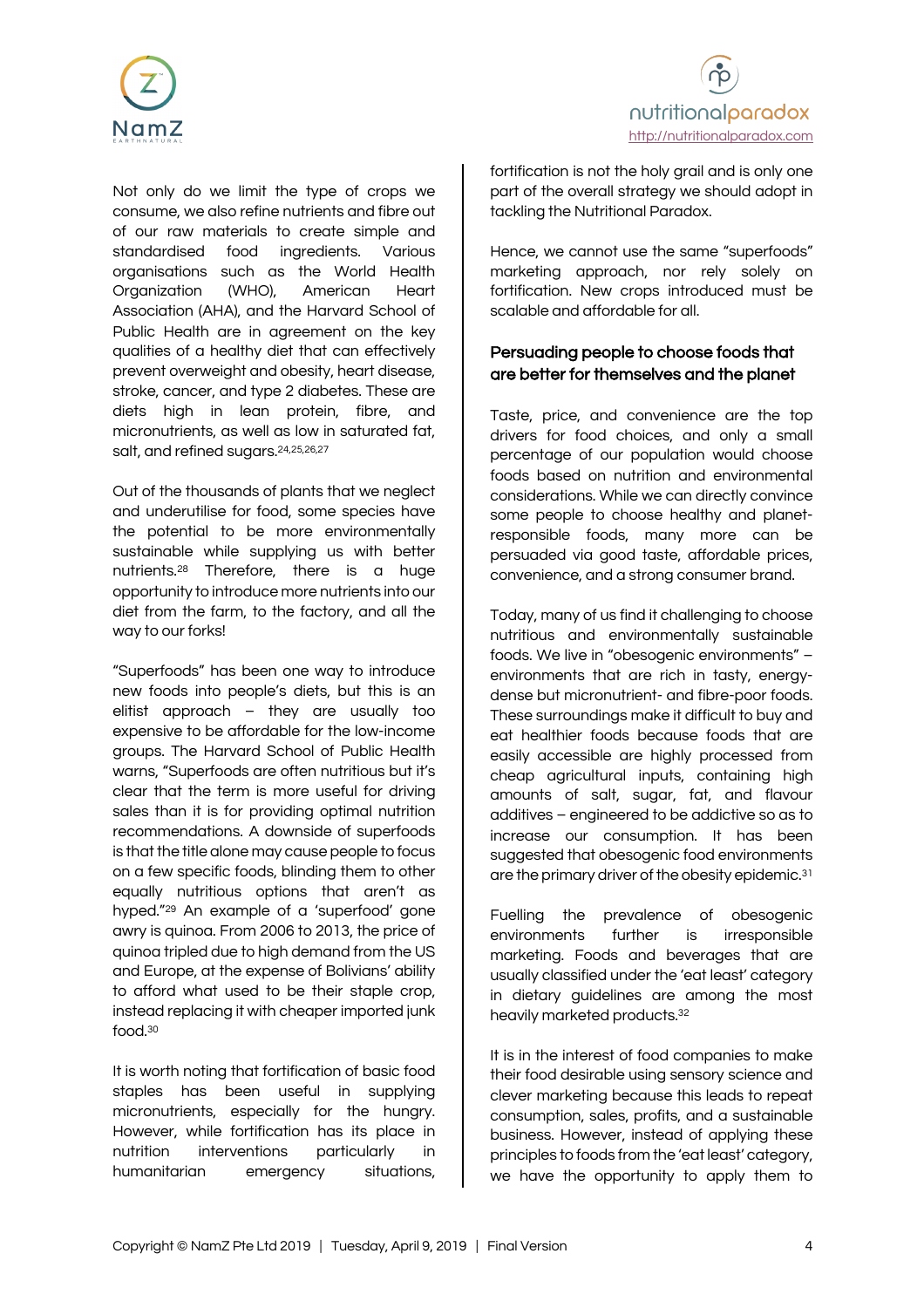

nutrient-dense foods, in order to convert obesogenic environments into people- and planet-friendly ones.

## Creating lasting and sustainable economic value-added ecosystems

2019 marks the 25<sup>th</sup> anniversary of Elkington's "Triple Bottom Line (TBL)" management concept also commonly known as the 3Ps of sustainability – People, Planet, and Profits. The TBL framework aimed to transform capitalism into a system that focuses equally on a company's social, environmental, and economic impact, as it does on its profits.

However, in 2018, Elkington recalled his management concept because of a hardwired cultural problem: "While CEOs and CFOs move heaven and earth to ensure they hit their profit targets, the same is very rarely true of their people and planet targets. Clearly the TBL has failed to bury the single bottom line paradigm."33

Prince Charles takes a similar view. In 2004, he established the Accounting for Sustainability Project (A4S) which argues that our current financial and accounting systems focus on short term financial outcomes and do not adequately reflect the dependency of profitable success and the health and stability of communities, let alone, the natural environment.34 As a result, current financial decision making does not allow an integrated approach reflective of the opportunities and risks posed by environmental and social issues.

Hence, new frameworks that focus on people and the planet as much as profits are needed, and these frameworks must have the right pace and scale to be successful in truly moving the needle for sustainability and nutrition security.

This is not impossible! NamZ Pte Ltd, the founder of the Nutritional Paradox, invented how we can hit our people and planet targets while adding economic value, via its proprietary instant noodle technology. Instant noodles have traditionally been deep fried using palm



oil, but there now exists a new way to produce instant noodles without deep frying while still delivering a deep-fried flavour, all without using any synthetic flavours. If the 100 billion portions of instant noodles consumed annually on a global basis were to adopt this technology, we can save 1.3 million tons of crude palm oil, which translates to saving 340,000 hectares of rainforests (the habitat of 30,000 orangutans), preventing instant noodle consumers from ingesting 11.3 trillion calories of saturated fat, while at the same time saving USD 1 billion worth of palm products!

Nonetheless, a paradigm shift cannot be accomplished alone. The agri- and food industry has become a highly complex global supply chain involving price finding mechanisms that leave farmers at high risk with, at times, devastatingly low returns. In our increasingly consolidated modern food system, retailers hold significant power and leverage, in which benefits are passed to consumers and shareholders rather than producers.<sup>35</sup> Nonprocessing commodity traders and pure financial market players are weighing into markets with money positions solely aimed at maximising profit, despite not even taking possession of a single kilogram of product they are trading. Frankly, it is the farmer who is the least compensated despite performing some of the most physically demanding work.

Given the complexity of the agri- and food industry, various stakeholders from the government, private sector, and civil society will need to lead in partnership, in order to create actionable strategies to mitigate the Nutritional Paradox. The UN recognizes the need for multistakeholder partnerships to leverage the interlinkages among the various stakeholder goals, as spelled out in Goal 17 of the Sustainable Development Goals. Such a partnership will be crucial in achieving a successful, sustainable shift in our food ecosystem.

With the launch of the Nutritional Paradox we are bringing together organizations, corporations, and individuals to join us in resolving the Nutritional Paradox.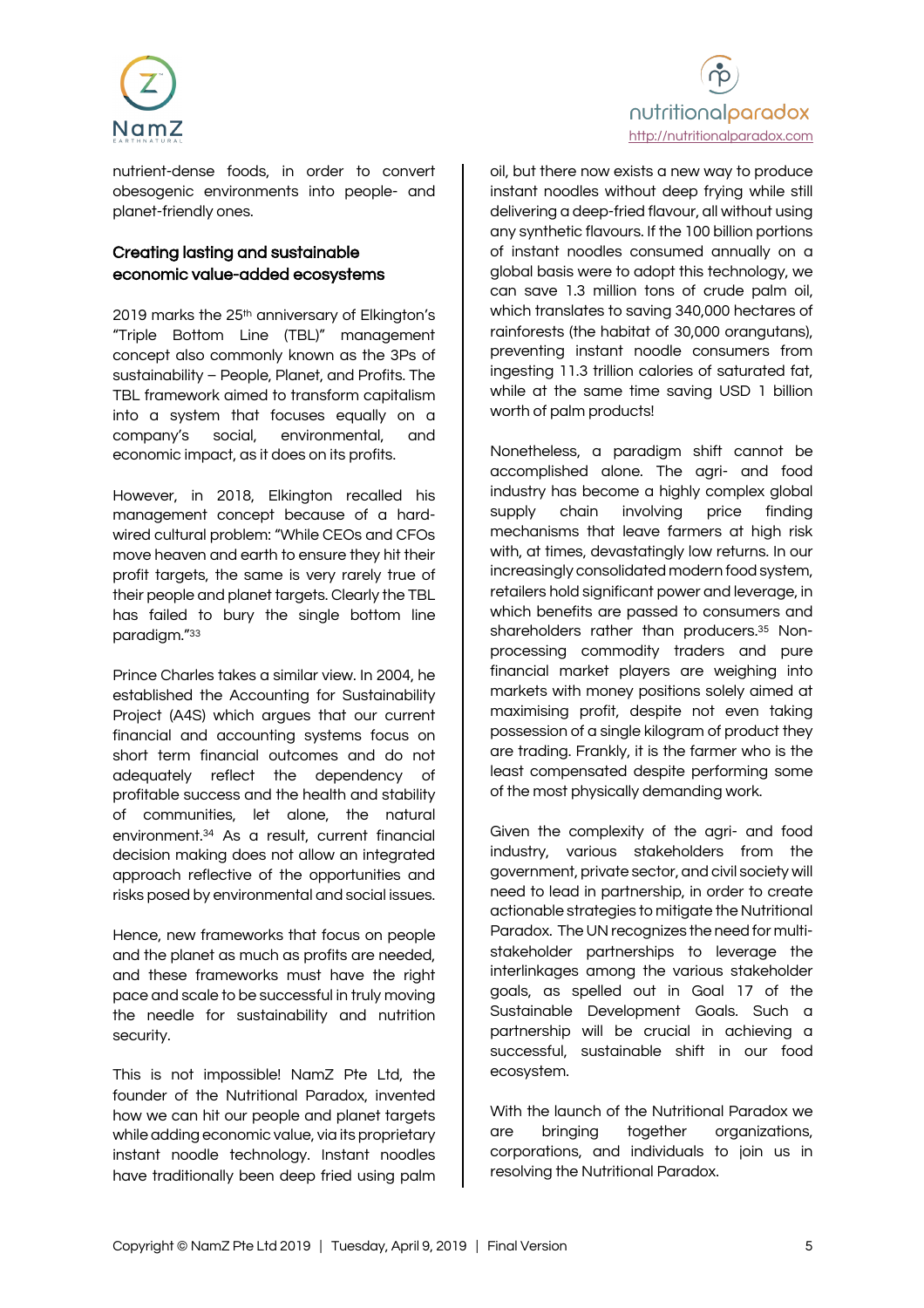



# **REFERENCES**

<sup>1</sup> FAO. What is Agrobiodiversity? (2004). http://www.fao.org/3/y5609e/y5609e02.htm  $\overline{a}$ 

<sup>2</sup> FAO, IFAD, UNICEF, WFP and WHO (2018). The State of Food Security and Nutrition in the World 2018. Building resilience for peace and food security. Rome, FAO. http://www.fao.org/3/I9553EN/i9553en.pdf

<sup>3</sup> FAO (1999). Food insecurity: When people must live with hunger and fear starvation. http://www.fao.org/NEWS/1999/img/SOFI99-E.PDF

4 WHO (2018). Obesity and overweight. http://www.who.int/news-room/fact-sheets/detail/obesityand-overweight

<sup>5</sup> Welt Hunger Hilfe, IFPRI (2014). Global Hunger Index: The Challenge of Hidden Hunger. https://www.globalhungerindex.org/pdf/en/2014/synopsis.pdf

<sup>6</sup> WHO, FAO (2006). Guidelines on Food Fortification with Micronutrients. https://apps.who.int/iris/bitstream/handle/10665/43412/9241594012\_eng.pdf?ua=1

<sup>7</sup> WRI (2018). Creating a Sustainable Food Future: A Menu of Solutions to Feed Nearly 10 Billion People by 2050. https://apps.who.int/iris/bitstream/handle/10665/43412/9241594012\_eng.pdf?ua=1

8 Grantham Centre for Sustainable Futures (2015). Soil loss: an unfolding global disaster. http://grantham.sheffield.ac.uk/soil-loss-an-unfolding-global-disaster/

<sup>9</sup> Carrington et al. (2018). One football pitch of forest lost every second in 2017, data reveals. https://www.theguardian.com/environment/ng-interactive/2018/jun/27/one-football-pitch-of-forestlost-every-second-in-2017-data-reveals

<sup>10</sup> Holt-Gimenez E (2014). We Already Grow Enough Food for 10 Billion People – and Still Can't End Hunger. https://www.huffpost.com/entry/world-hunger\_b\_1463429

<sup>11</sup> Foley J. A Five-Step Plan to Feed the World. National Geographic Magazine. https://www.nationalgeographic.com/foodfeatures/feeding-9-billion/

<sup>12</sup> Citibank (2018). Feeding the Future: How Innovation and Shifting Consumer Preferences Can Help Feed a Growing Planet. Citi GPS: Global Perspectives & Solutions.

13 Kelly T, Yang W, Chen CS, Reynolds K, He J (2008). Global burden of obesity in 2005 and projections to 2030. Int J Obes (Lond); 32(9):1431–7. https://www.ncbi.nlm.nih.gov/pubmed/18607383

<sup>14</sup> Adams S (2012). Obesity killing three times as many as malnutrition. The Telegraph. http://www.telegraph.co.uk/health/healthnews/9742960/Obesity-killing-three-times-as-many-asmalnutrition.html

<sup>15</sup> Troesch B, Biesalski HK, Bos R, Buskens E, Calder PC, Saris WHM, Spieldenner J, Verkade HJ, Weber P, Eggersdorfer M (2015). Increased Intake of Foods with High Nutrient Density Can Help to Break the Intergenerational Cycle of Malnutrition and Obesity. Nutrients, 7, 6016–6037. https://doi.org/10.3390/nu7075266

16 Data from Earth System Research Laboratory.

<sup>17</sup> National Geographic (2019). Global warming solutions, explained. https://www.nationalgeographic.com/environment/global-warming/global-warming-solutions/

18Weyant C, Brandeau ML, Burke M, Lobell DB, Bendavid E, Basu S (2018). Anticipated burden and mitigation of carbon-dioxide-induced nutritional deficiencies and related diseases: A simulation modeling study. PLoS Med 15(7): e1002586. https://doi.org/10.1371/journal.pmed.1002586

<sup>19</sup> Loladze I (2014). Hidden shift of the ionome of plants exposed to elevated CO<sub>2</sub> depletes minerals at the base of human nutrition. eLife; 3:e02245. https://doi.org/10.7554/eLife.02245